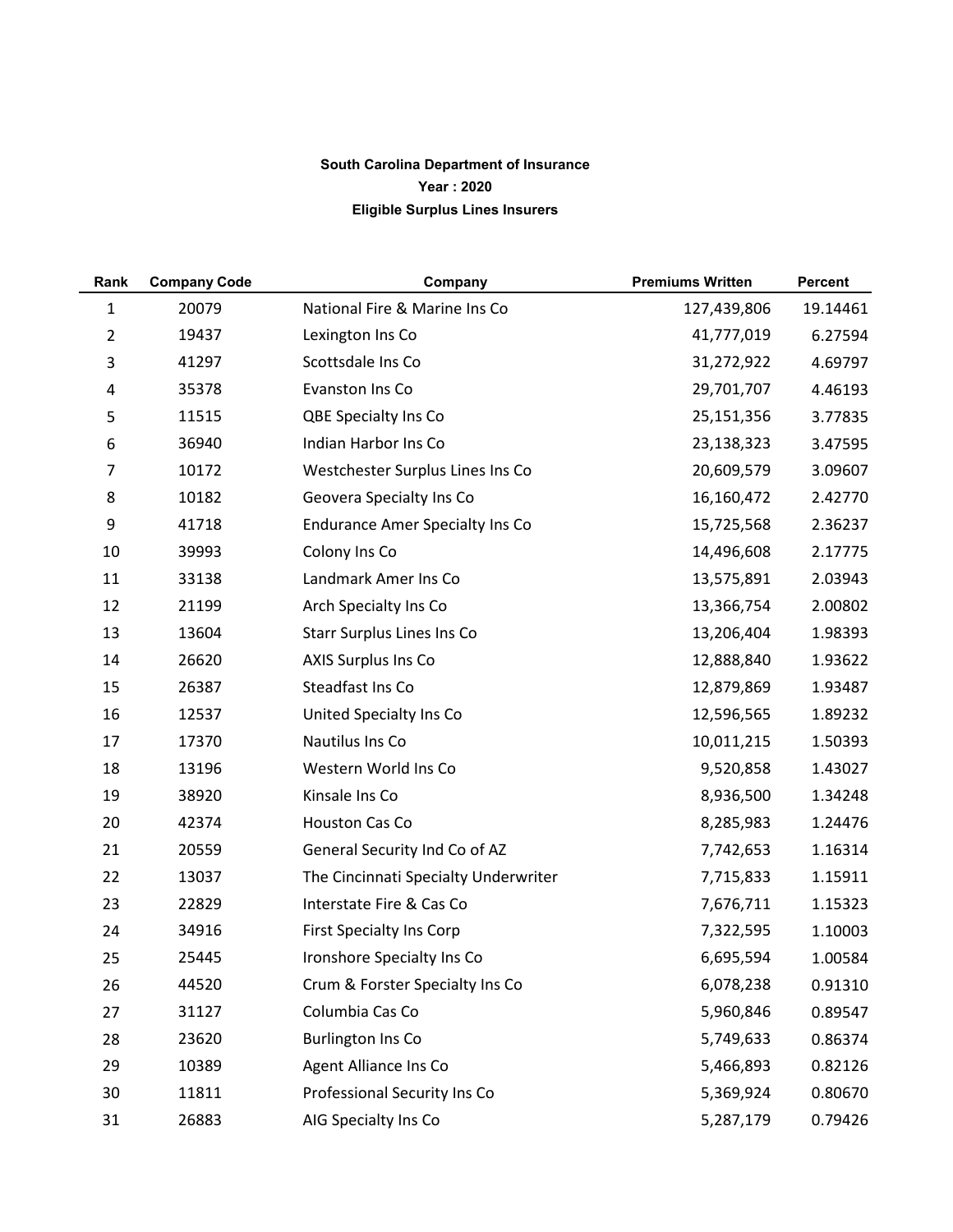| 32 | 24856 | Admiral Ins Co                       | 5,284,181 | 0.79381 |
|----|-------|--------------------------------------|-----------|---------|
| 33 | 37362 | General Star Ind Co                  | 4,539,803 | 0.68199 |
| 34 | 10833 | Gemini Ins Co                        | 4,397,447 | 0.66061 |
| 35 | 31143 | Old Republic Union Ins Co            | 4,389,141 | 0.65936 |
| 36 | 27960 | Illinois Union Ins Co                | 4,379,675 | 0.65794 |
| 37 | 12203 | James River Ins Co                   | 4,351,145 | 0.65365 |
| 38 | 37532 | Great Amer E&S Ins Co                | 4,289,676 | 0.64442 |
| 39 | 10851 | Everest Ind Ins Co                   | 4,268,039 | 0.64116 |
| 40 | 12936 | Houston Specialty Ins Co             | 4,157,964 | 0.62463 |
| 41 | 26808 | Hallmark Specialty Ins Co            | 4,083,697 | 0.61347 |
| 42 | 39640 | Independent Specialty Ins Co         | 4,029,205 | 0.60529 |
| 43 | 10786 | Princeton Excess & Surplus Lines Ins | 3,809,802 | 0.57233 |
| 44 | 13815 | Safety Specialty Ins Co              | 3,727,202 | 0.55992 |
| 45 | 10717 | Aspen Specialty Ins Co               | 3,506,288 | 0.52673 |
| 46 | 37745 | Clear Blue Specialty Ins Co          | 3,489,897 | 0.52427 |
| 47 | 12961 | Canopius US Ins                      | 3,160,659 | 0.47481 |
| 48 | 34487 | TDC Specialty Ins Co                 | 2,965,316 | 0.44546 |
| 49 | 27987 | Northfield Ins Co                    | 2,884,746 | 0.43336 |
| 50 | 36056 | Navigators Specialty Ins Co          | 2,819,897 | 0.42362 |
| 51 | 10328 | Capitol Specialty Ins Corp           | 2,706,029 | 0.40651 |
| 52 | 17159 | Atain Specialty Ins Co               | 2,575,538 | 0.38691 |
| 53 | 29696 | Travelers Excess & Surplus Lines Co  | 2,389,778 | 0.35900 |
| 54 | 14484 | Hudson Excess Ins Co                 | 2,319,685 | 0.34847 |
| 55 | 19489 | Allied World Assur Co US Inc         | 2,299,911 | 0.34550 |
| 56 | 37974 | MT Hawley Ins Co                     | 2,208,545 | 0.33178 |
| 57 | 13027 | Covington Specialty Ins Co           | 2,086,784 | 0.31349 |
| 58 | 23140 | Associated Industries Ins Co Inc     | 2,036,399 | 0.30592 |
| 59 | 40428 | Voyager Ind Ins Co                   | 2,032,928 | 0.30540 |
| 60 | 36951 | Century Surety Co                    | 2,006,184 | 0.30138 |
| 61 | 24319 | Allied World Surplus Lines Ins Co    | 1,896,336 | 0.28488 |
| 62 | 39462 | Berkley Assur Co                     | 1,803,084 | 0.27087 |
| 63 | 14167 | GuideOne Natl Ins Co                 | 1,770,643 | 0.26599 |
| 64 | 26743 | Maxum Ind Co                         | 1,733,537 | 0.26042 |
| 65 | 23850 | Tokio Marine Specialty Ins Co        | 1,730,319 | 0.25994 |
| 66 | 36838 | Mesa Underwriters Specialty Ins Co   | 1,680,219 | 0.25241 |
| 67 | 40479 | Republic Vanguard Ins Co             | 1,649,287 | 0.24776 |
| 68 | 13064 | United Natl Ins Co                   | 1,619,830 | 0.24334 |
| 69 | 44776 | <b>StarStone Specialty Ins Co</b>    | 1,609,314 | 0.24176 |
| 70 | 26522 | Mount Vernon Fire Ins Co             | 1,474,967 | 0.22158 |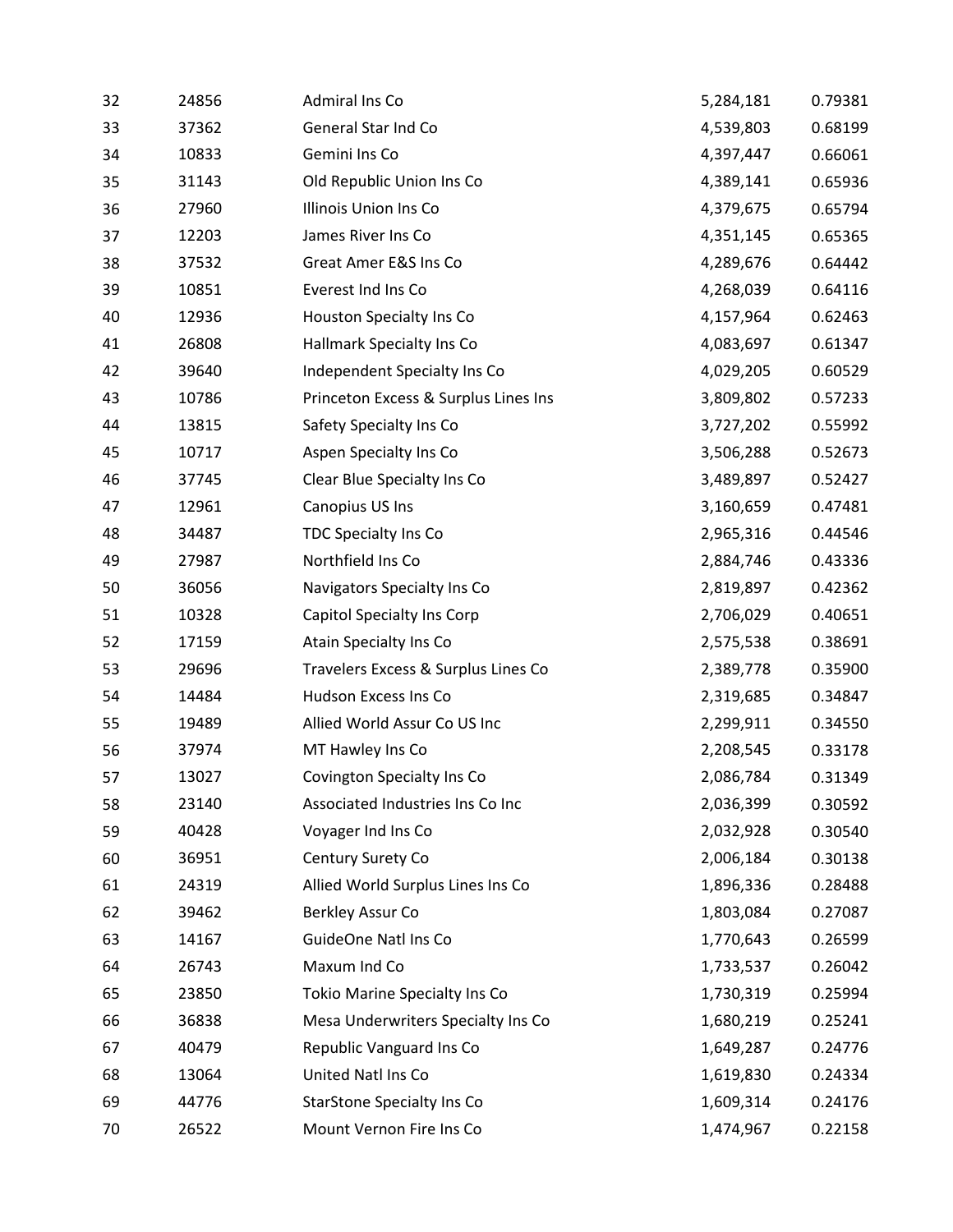| 71  | 34452 | Homeland Ins Co of NY                | 1,449,709 | 0.21778 |
|-----|-------|--------------------------------------|-----------|---------|
| 72  | 12833 | AIX Specialty Ins Co                 | 1,442,973 | 0.21677 |
| 73  | 34118 | Peleus Ins Co                        | 1,368,217 | 0.20554 |
| 74  | 10349 | Acceptance Cas Ins Co                | 1,342,417 | 0.20166 |
| 75  | 25569 | Gotham Ins Co                        | 1,294,011 | 0.19439 |
| 76  | 13167 | North Light Specialty Ins Co         | 1,255,475 | 0.18860 |
| 77  | 25038 | North Amer Capacity Ins Co           | 1,239,225 | 0.18616 |
| 78  | 32859 | Penn Amer Ins Co                     | 1,112,749 | 0.16716 |
| 79  | 42846 | Atlantic Cas Ins Co                  | 1,082,125 | 0.16256 |
| 80  | 37079 | Hilltop Specialty Ins Co             | 1,053,468 | 0.15826 |
| 81  | 12588 | Prime Ins Co                         | 929,231   | 0.13959 |
| 82  | 42595 | Rockingham Cas Co                    | 884,382   | 0.13286 |
| 83  | 15824 | Watford Specialty Ins Co             | 679,489   | 0.10208 |
| 84  | 38989 | Chubb Custom Ins Co                  | 606,658   | 0.09114 |
| 85  | 10729 | Seneca Specialty Ins Co              | 542,665   | 0.08152 |
| 86  | 35351 | American Empire Surplus Lines Ins Co | 503,421   | 0.07563 |
| 87  | 41858 | <b>Great Amer Fidelity Ins Co</b>    | 416,067   | 0.06250 |
| 88  | 14438 | <b>HSB Specialty Ins Co</b>          | 391,092   | 0.05875 |
| 89  | 10179 | ProAssurance Specialty Ins Co        | 313,426   | 0.04708 |
| 90  | 12758 | Cumis Specialty Ins Co Inc           | 248,384   | 0.03731 |
| 91  | 33090 | <b>Medical Security Ins Co</b>       | 244,788   | 0.03677 |
| 92  | 17400 | Noetic Specialty Ins Co              | 234,354   | 0.03521 |
| 93  | 36420 | Allianz Underwriters Ins Co          | 209,426   | 0.03146 |
| 94  | 14420 | Mount Vernon Specialty Ins Co        | 189,401   | 0.02845 |
| 95  | 27669 | Mississippi Farm Bureau Cas Ins Co   | 146,142   | 0.02195 |
| 96  | 12775 | Merchants Natl Ins Co                | 138,736   | 0.02084 |
| 97  | 39381 | Adriatic Ins Co                      | 129,509   | 0.01946 |
| 98  | 13794 | Mid Continent Excess and Surplus Ins | 98,006    | 0.01472 |
| 99  | 29734 | Conifer Ins Co                       | 76,073    | 0.01143 |
| 100 | 37982 | Tudor Ins Co                         | 73,281    | 0.01101 |
| 101 | 10657 | First Mercury Ins Co                 | 71,840    | 0.01079 |
| 102 | 30481 | St Paul Surplus Lines Ins Co         | 49,978    | 0.00751 |
| 103 | 15366 | Knight Specialty Ins Co              | 34,106    | 0.00512 |
| 104 | 21334 | Empire Ind Ins Co                    | 13,028    | 0.00196 |
| 105 | 10213 | Discover Specialty Ins Co            |           | 0.00000 |
| 106 | 10316 | Appalachian Ins Co                   | -         | 0.00000 |
| 107 | 10672 | Scottsdale Surplus Lines Ins Co      |           | 0.00000 |
| 108 | 10946 | Arch Prop Cas Ins Co                 | -         | 0.00000 |
| 109 | 10956 | Guilford Ins Co                      |           | 0.00000 |
|     |       |                                      |           |         |